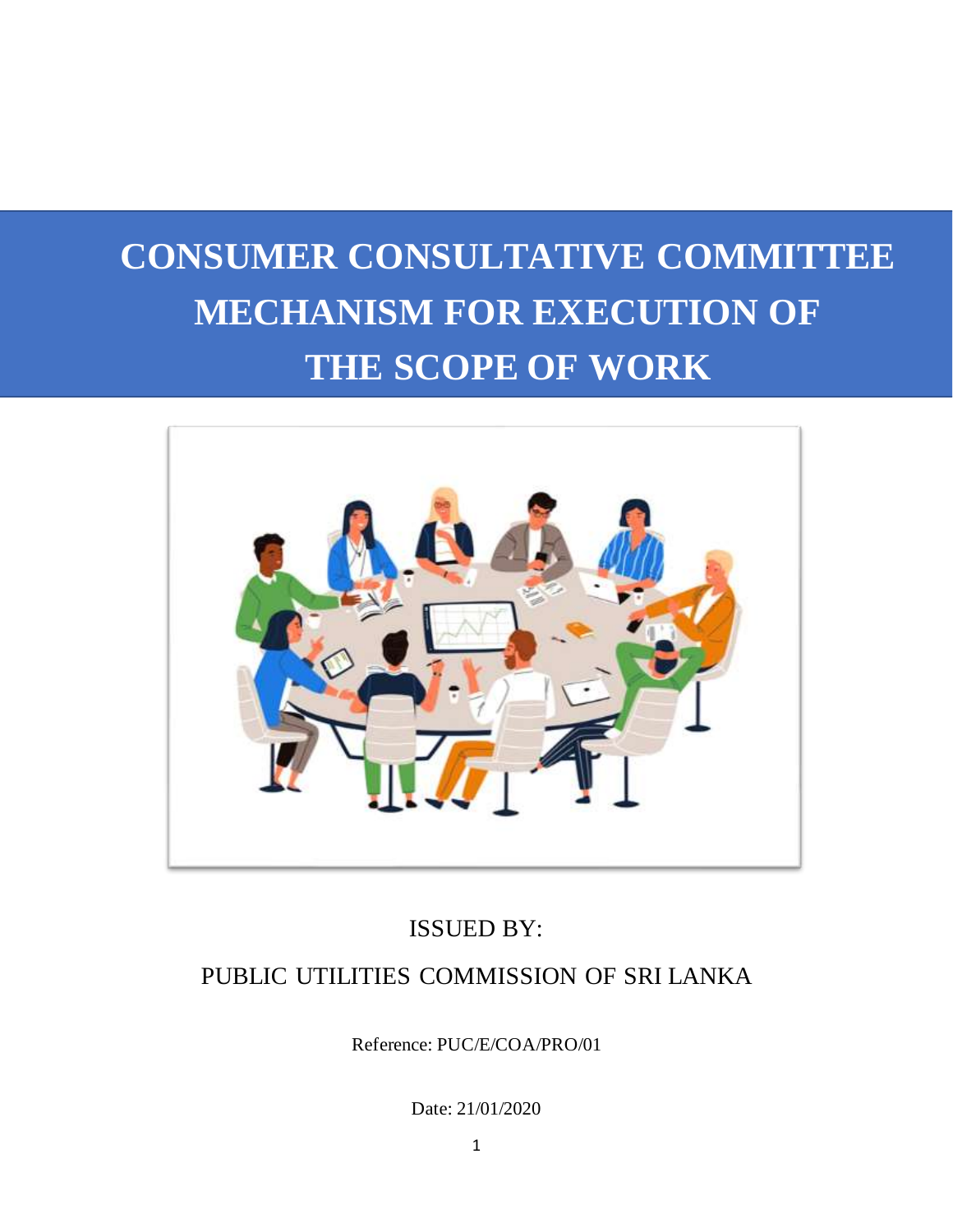# Table of Contents

| 01. Background                                                           | 03 |
|--------------------------------------------------------------------------|----|
| 02. Advisory Function                                                    | 03 |
| The meetings to find out issues for advices                              | 04 |
| Advice/s through Research/s                                              | 04 |
| Submitting advice/s to the Commission                                    | 04 |
| Consult the public/stakeholders                                          | 04 |
| CCC Advice/s to the existing/drafting regulatory tools prepared by PUCSL | 05 |
| 03. Monitoring function                                                  | 05 |
| 04. Promoting awareness                                                  | 05 |
| 05. Others                                                               |    |
| Allowances                                                               | 05 |
| Dress Code                                                               | 06 |
| Communications                                                           | 06 |
| 06. Diagram of Advisory Functions                                        | 07 |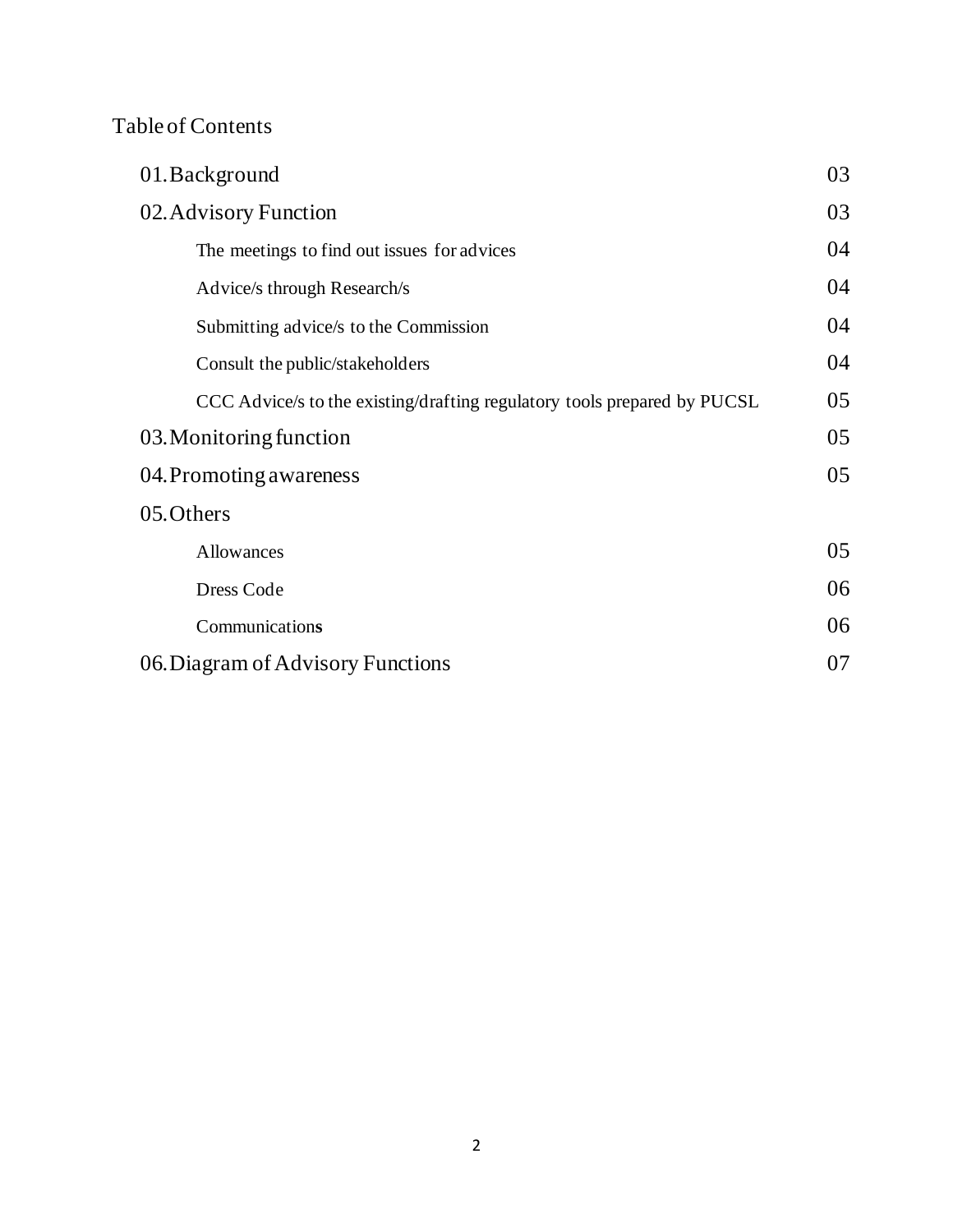## **Background**

The Consumer Consultative Committee (CCC) was created under section 29 of the Public Utilities Commission of Sri Lanka Act, No. 35 of 2002. It represents the interests of smaller consumers, both existing and potential, of regulated industries and acts as a counterweight to government, service providers and larger consumers in advocating views before the Public Utilities Commission of Sri Lanka.

As per the functions specified under section 29 of the PUCSL Act, the CCC is:

- 01. to advise the Commission (PUCSL) on appropriate standards to be prescribed, determined under this Act,
- 02. to monitor whether the needs of the consumers of goods or services provided by any public utilities industry are being satisfied and
- 03. to promote awareness of the standards prescribed or determined and the rights of consumers with respect to those standards.

This mechanism is prepared to elaborate on the execution of the scope of work of Consumer Consultative Committee.

#### **01. Advisory Function<sup>1</sup>**

The CCC advises the Commission on appropriate standards to be prescribed or determined under the PUCSL Act. To find out issues for advice/s, the CCC can take actions as follows:

#### **1.1 Advices for issues identify through meetings**

The meetings to find out issues for advices may be decided and organized subjectively or regionally by CCC members. The CCC shall decide the requirement of the meetings for finding out the issues for advices and organizing these meetings should come under CCC's proposed Work-Plan for the upcoming year and approval of the Commission for its planned activities and the estimated expenditure for the activities should be taken in advance of each calendar year (as per the budgeting timeline of the Commission). It is supervised by the CCC Coordinator of PUCSL or the Adviser of the CCC activity<sup>2</sup>. The CCC member shall be compensated for organizing the meetings to find out issues for advices. Amount of allowances for the CCC member/s will be determined by the Commission, based on assigned workload to the CCC member/s and the expenditures of the meetings with the payment invoices must be submitted to the CCC Coordinator or the Adviser of the CCC activity to submit them to the finance division for the reimbursement through Director-Consumer Affairs and Director General of PUCSL.

#### **1.1.1 Venue**

 $1$  The diagram on advisory function is attached.

<sup>&</sup>lt;sup>2</sup> The Adviser of the CCC activity should be a staff member of PUCSL.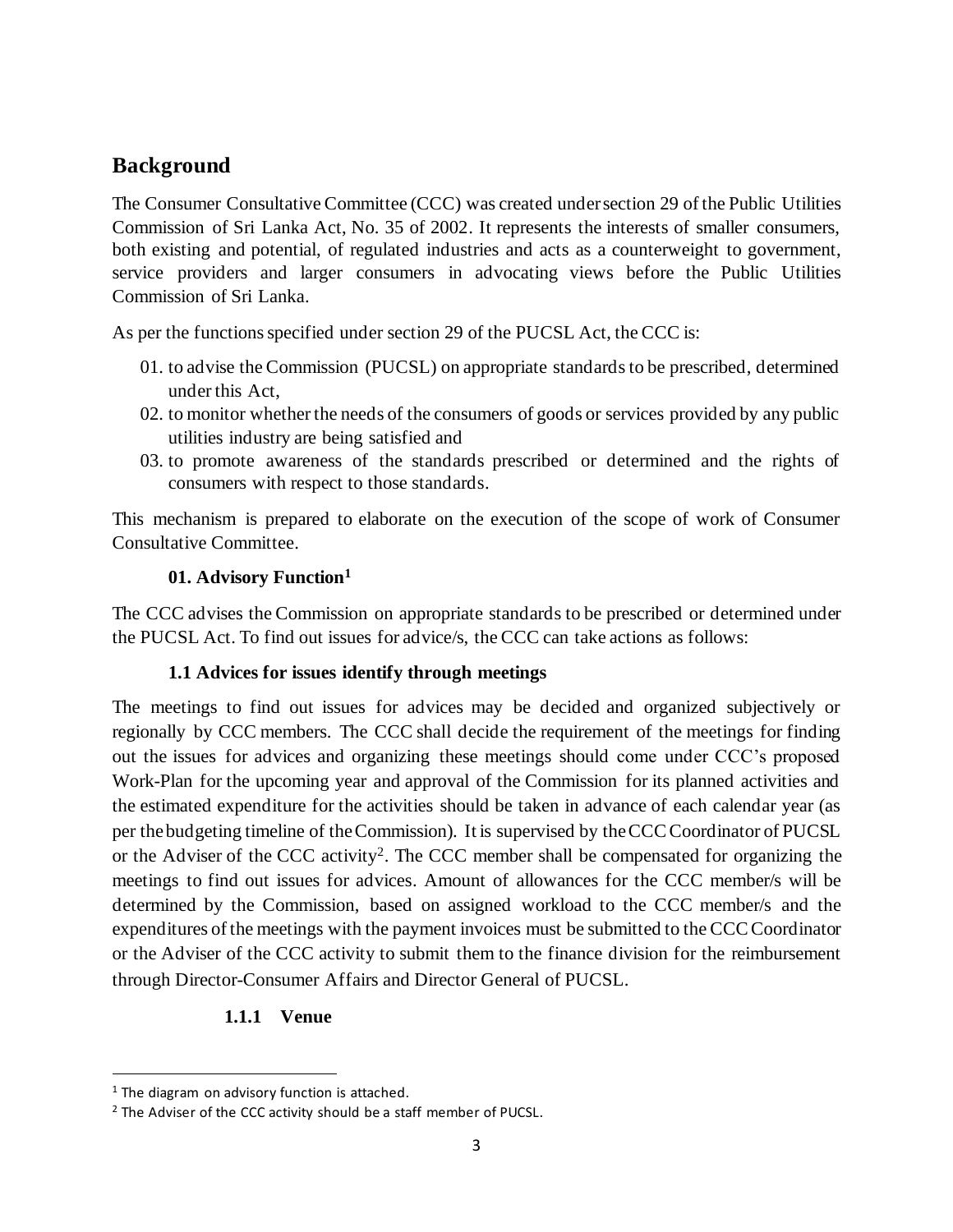All meetings to find out issues for advices shall be held in a place determined by the CCC depending on the nature of the public issues to be addressed and the logistics requirements. It is better to conduct the meeting at government/public institutions. The CCC Coordinator or the Adviser of the CCC activity will provide an official support to the CCC members to select the ideal venue to hold the meetings.

#### **1.1.2 Logistic requirements**

The CCC Coordinator or the Adviser of the CCC activity should be requested in writing for logistics requirements by the CCC members and letterheads, pen, water bottles, stamp facilities, printing facilities etc. will be provided on the request of CCC member/s, as per the CCC workplan.

#### **1.1.3 Attendances of the participants and other documents**

The Attendances of the participants and other relevant documents of the meetings should be maintained by the CCC member/s and they should be submitted to the PUCSL, if they are requested.

#### **1.2 Advices for issues identified through research**

The CCC member/s may submit advisory submission/s without conducting meeting/s but on research basis. Finding out issues for advice/s through research/s should come under CCC's proposed Work-Plan for each year along with its budget. The CCC member shall be compensated for conducting the research/s to find out issues for advices. Proof documents are required for research basis advisory submission/s.

#### **1.3 Submission of advice/s to the Commission**

All advices with the observations from relevant division/s of PUCSL on appropriate standards shall be submitted to the Commission through Director General by Commission paper. Prior to submit, the CCC shall discuss the matter/s on advice/s submitted by CCC member/s and take a final decision on making an advice to the Commission. The observations from relevant division/s of PUCSL on drafted advice should be obtained through Director General of PUCSL.

#### ❖ **Commission paper**

The Secretary of CCC shall prepare the commission paper with relevant documents and information on advice of appropriate standards while CCC member/s are responsible to submit respected written submissions and other relevant information of advice to the secretary of CCC.

The Commission shall decide which action should be taken on the proposed advice submitted by CCC. If regulation/rule/procedure etc. is required on the advice submitted by CCC, the Commission shall direct Director General of the Commission to take necessary actions on it. If any regulatory tools are required to prepare on the advice/s submitted by the CCC, Director General shall direct relevant Division/s of PUCSL to prepare required regulatory tools.

#### **1.3.1 Written submissions**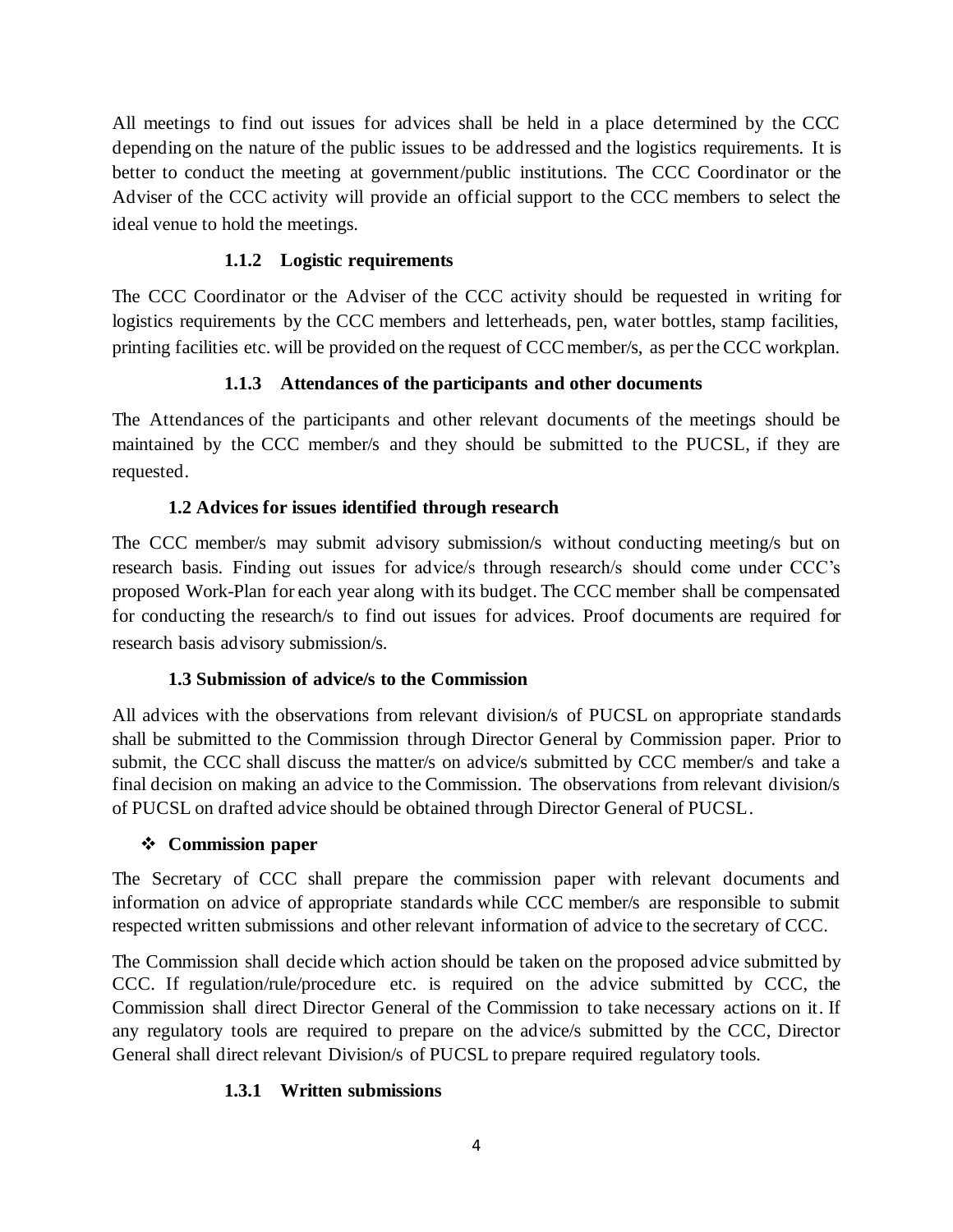Any advice to be submitted to the Commission should carry sufficient written submissions on it from the public/stakeholders and they shall be submitted to the CCC by member/s of CCC. Number of required written submissions shall be decided by the Consumer Consultative Committee.

#### **1.4 Consult the public/stakeholders**

Based on advice/s of the CCC, if public/stakeholder's consultation on such regulatory tools are made by respective Division/s, such division/s shall consult the public/stakeholders with the support of the CCC members. The CCC member/s are to organize the meetings to consult the public/stakeholders under guidance from the Instructor for the stakeholder Consultation identified in the stakeholder Consultation procedures. Required number of meetings to consult the public/stakeholders and number of participants required to the meetings is decided by the Instructor for the stakeholder Consultation with the CCC. The meetings to consult the public/stakeholders may be pre-consultation, public consultation or limited stakeholder consultation.

#### **1.5 CCC Advice/s to the existing/drafting regulatory tools prepared by PUCSL**

The CCC members shall advise/submit observations/comments to the existing/drafting regulatory tools prepared by PUCSL staff, if required. It can hire the consultant/s in order to fulfil said requirement, under its workplan budget.

#### **02. Monitoring function**

Following monitoring activities are expected to be undertaken by CCC to monitor whether the needs of consumers of goods or services provided by any public utilities industry are being satisfied;

- 01. conduct surveys and focus meetings
- 02. collect complaints and consumer issues
- 03. analyze reports in the media and social media, consumer complaints and reports from consumer groups
- 04. examine reports, publications, policies, decisions and legal documents etc. from utility industries and so on.

#### **03. Promoting awareness**

CCC shall carry out programs to promote awareness of the standards prescribed or determined under this Act and the rights of consumers with respect to those standards. Accordingly, CCC shall;

- 01. conduct meetings, discussions, consumer forums, consumer symposiums, workshops competitions, exhibitions, mobile services campaigns etc.
- 02. advocate consumers
- 03. provide real-time information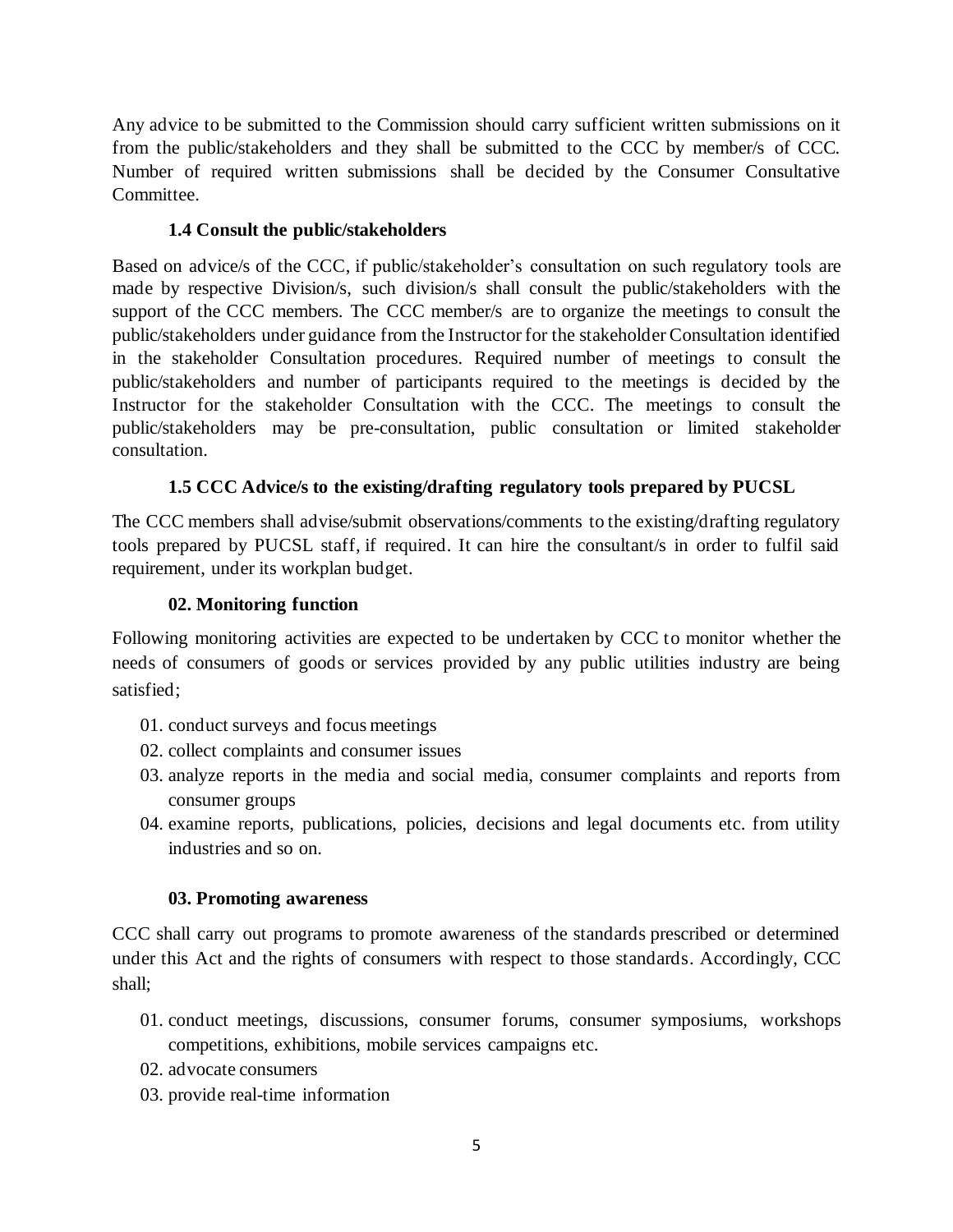04. build up consumer network etc.

Monitoring activities and awareness activities should come under CCC's proposed Work-Plan for the upcoming year and approval of the Commission for its planned activities and the estimated expenditure for the activities should be taken in advance of each calendar year (as per the budgeting timeline of the Commission).

#### **04. Others 4.1 Allowances**

#### **4.1.1 Allowance to the CCC members for organizing the public/stakeholder's consultation under instructor of stakeholder consultation**

Allowance to the CCC member/s for organizing the meetings to consult the public/stakeholders under instructions from instructor of public consultation shall be come under respective public consultation activity. The CCC member can reimburse the expenditures that he/she bares for organizing the meetings and the payment invoices must be submitted through instructor of stakeholder consultation for reimbursement.

# **4.1.2 Allowance to the CCC members for activities come under Work-plan of**

#### **CCC**

The CCC member shall be paid for activities come under work-plan of the CCC. Amount of allowance will be determined by the Commission, based on assigned workload to the CCC member/s. The CCC member can reimburse the expenditures that he/she bares for carrying out the activities and the payment invoices must be submitted through the CCC Coordinator or the adviser of the activity for reimbursement.

## **4.2 Dress Code**

All CCC members should be with official attire in all public meetings. Required official attire is as follows:

Male - Long sleeve white color Shirt, black/blue Trouser and PUCSL Tie & ID (The Tie will be provided by PUCSL)

Female -Saree & PUCSL ID.

## **4.3 Communication**

## **4.3.1 General**

The CCC member makes public aware on public/stakeholder consultation under guidance of the instructor of stakeholder Consultation and awareness of activities come under CCC work-plan should be made under instructions from the activity CCC adviser or the CCC coordinator.

## **4.3.2 Social Media**

Activities carried out by the CCC members should be uploaded in CCC official Facebook page and Twitter page.